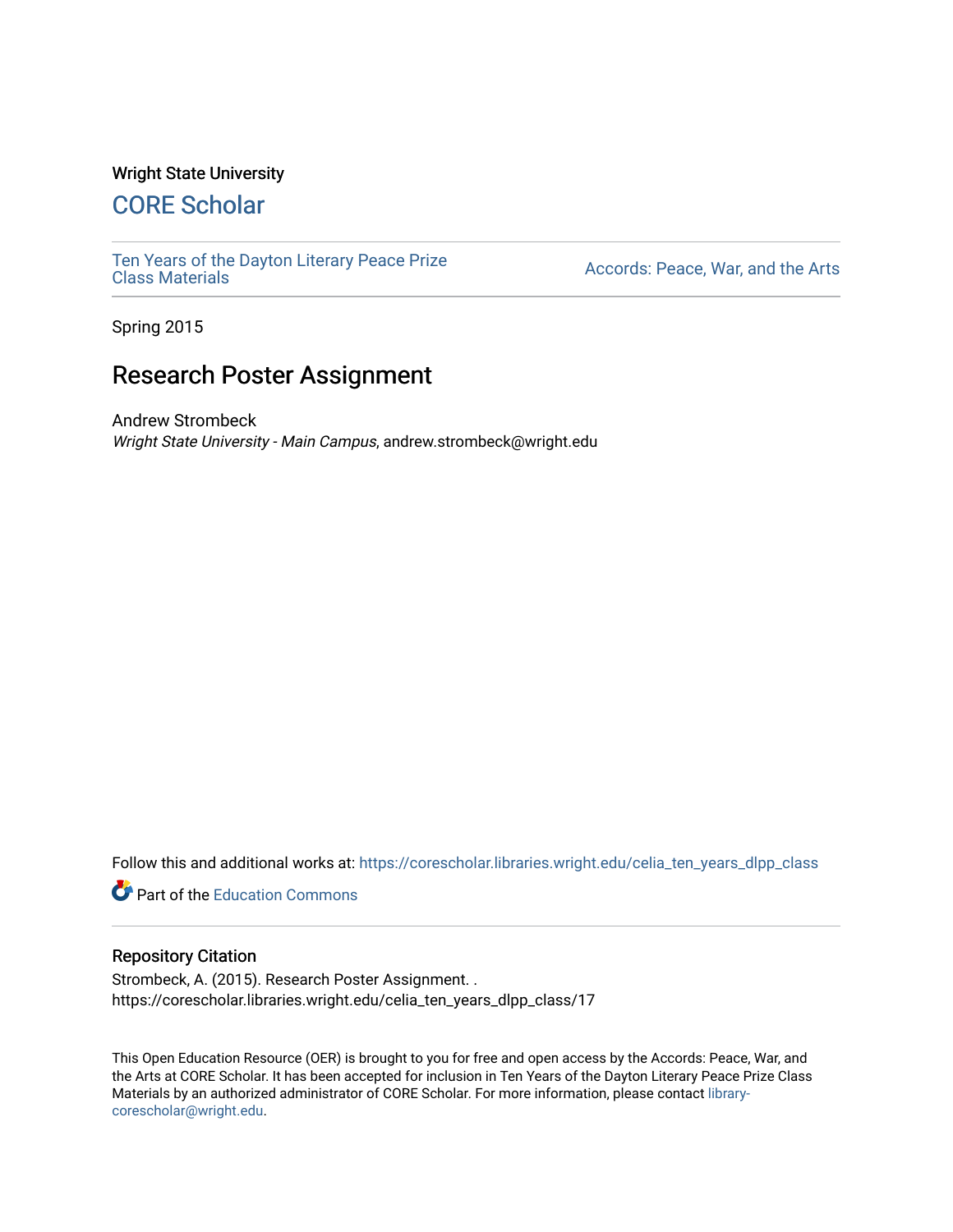### **Poster Assignment**

Since written work is increasingly produced in a range of formats, both in college and on the job, this course asks you to create a research poster. You will sign up for a book in class today.

This assignment asks you to introduce an audience of novel readers and researchers to the historical context for the novel. You can create the poster using any tool you want, but it should be submitted as a PDF. We will go through creating the posters using Microsoft Powerpoint. You can use the Powerpoint template on this drive as a start.

Your poster needs to include:

- 1. One or two well-chosen images related to the historical context of the book's setting.
- 2. A 250-300 word paragraph about the book's historical context, with concrete details and well-connected sentences.
- 3. A 250-300 word paragraph analyzing the book's response to this historical context, with concrete details and well-connected sentences.
- 4. One or two well-selected passages from the book.
- 5. Either
	- A timeline of ten major events in the book, with dates (estimated if necessary) and locations listed.
		- OR
	- A map of five major places in the book (estimated if necessary) and dates listed.
- 6. A bibliography of sources consulted.

### **Tasks**

You are responsible for

- 1. Researching the topic. You need to draw on scholarly sources: either scholarly books, articles from databases such as JSTOR, or the historical *New York Times*. Please contact Piper Martin [\(piper.martin@wright.edu\)](mailto:piper.martin@wright.edu) for consultation on such sources.
- 2. Gathering images for the poster. These can be from any source, but should be from the time period in which the novel is set.
- 3. Writing copy for the poster.
- 4. Developing the poster.
- 5. Presenting a draft of your poster in class on the indicated day
- 6. Revising and handing in your poster

## **Grading**

You will receive an initial grade at the time you hand in your draft. Posters will also include a workshopping element, whereby the class will give you feedback on the poster. Within two weeks, you will revise and resubmit the poster. At that point, I will give you grade on the final poster. Your final grade for the poster assignment will average the draft grade and the final poster grade.

# **Evaluation Criteria**

I will evaluate you on the following criteria

- Your research and presentation of supporting historical materials.
- Your analysis of the book in relation to its historical setting.